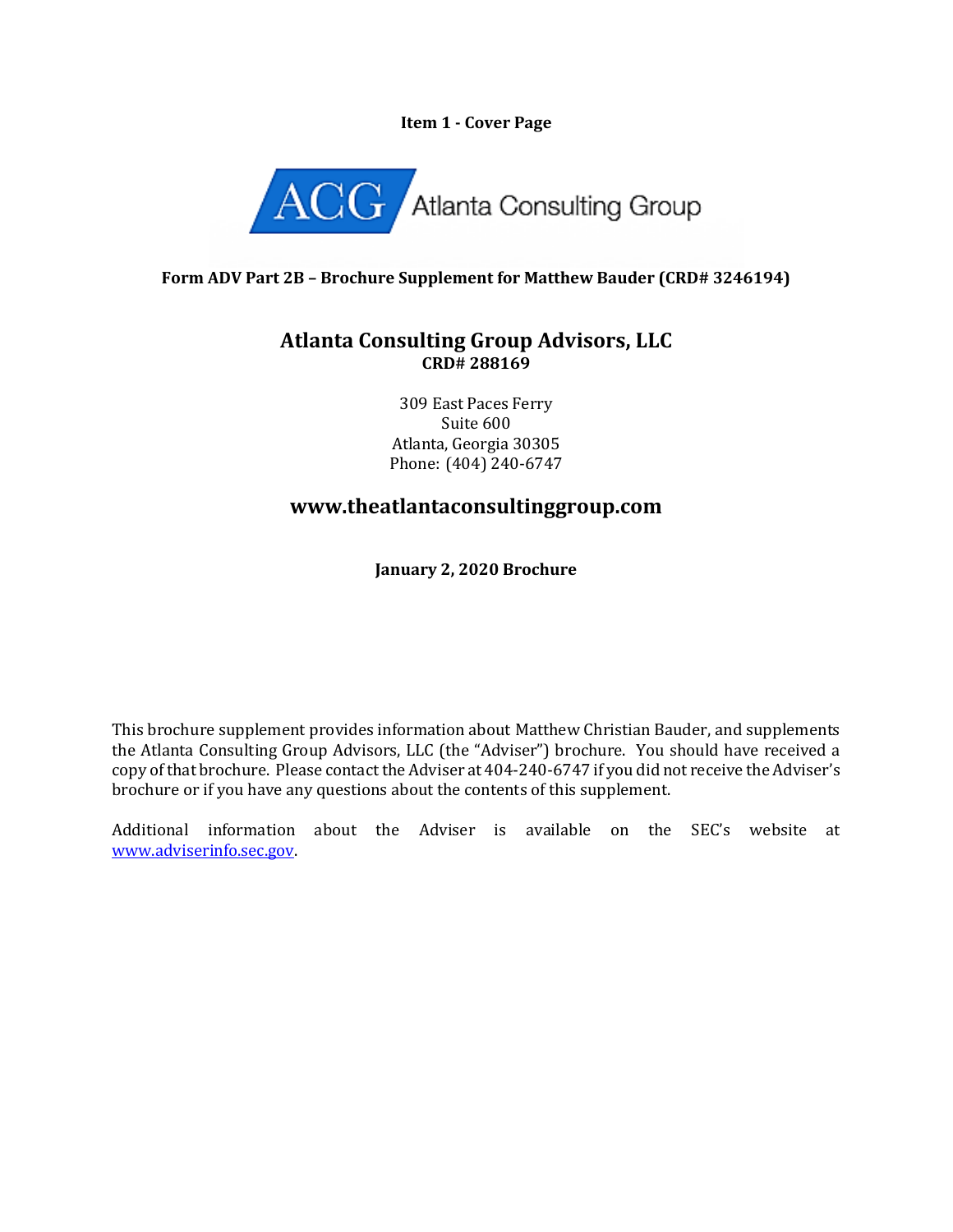### **Item 2** - **Educational Background & Business Experience**

Name: Matthew Christian Bauder

Year of Birth: 1975

Education: Vanderbilt University, Bachelor of Arts in History, 1998

Business Background (for the past five years):

- Investment Adviser Representative Atlanta Consulting Group Advisors, LLC (January 2018 – Present)
- Registered Producer Chalice Capital Partners, formerly Niagara International Capital Limited (January 2018 – Present)
- Registered Associate Raymond James & Associates, Inc. (February 2013 December 2017)
- Registered Representative Morgan Keegan & Company Inc. (February 2010 February 2013)

Professional Designation:

#### *Chartered Financial Analyst (CFA)*

Designation: Chartered Financial Analyst (CFA®). Issuing Organization: CFA Institute. Prerequisites/Experience Required: Must have a bachelor's degree (or higher) from an accredited college or university, four years of professional work experience in investment decision making, and a passing score for the CFA Level I, II and III Exams. CFA Charterholders are also obligated to adhere to the Code of Ethics and Standards of Professional Conduct established by the CFA Institute and must join the CFA Institute as a regular member.

#### **Item 3** - **Disciplinary Information**

There are no legal or disciplinary events material to your evaluation of Mr. Bauder.

#### **Item 4** - **Other Business Activities**

In addition to his capacity as an investment adviser representative of the Adviser, Mr. Bauder is a registered representative of Chalice Capital Partners ("Chalice"). As such, he is entitled to receive commissions or other remuneration on the sale of securities. In order to protect client interests, the Adviser's policy is to fully disclose all forms of compensation before any such transaction is executed. Clients will not pay both a commission to Mr. Bauder and also pay an advisory fee to the Adviser on assets held in the same account. These fees are exclusive of each other. Furthermore, clients are not obligated, contractually or otherwise, to use the services of Chalice.

#### **Item 5** - **Additional Compensation**

Mr. Bauder does not receive an economic benefit for providing advisory services from someone who is not a client.